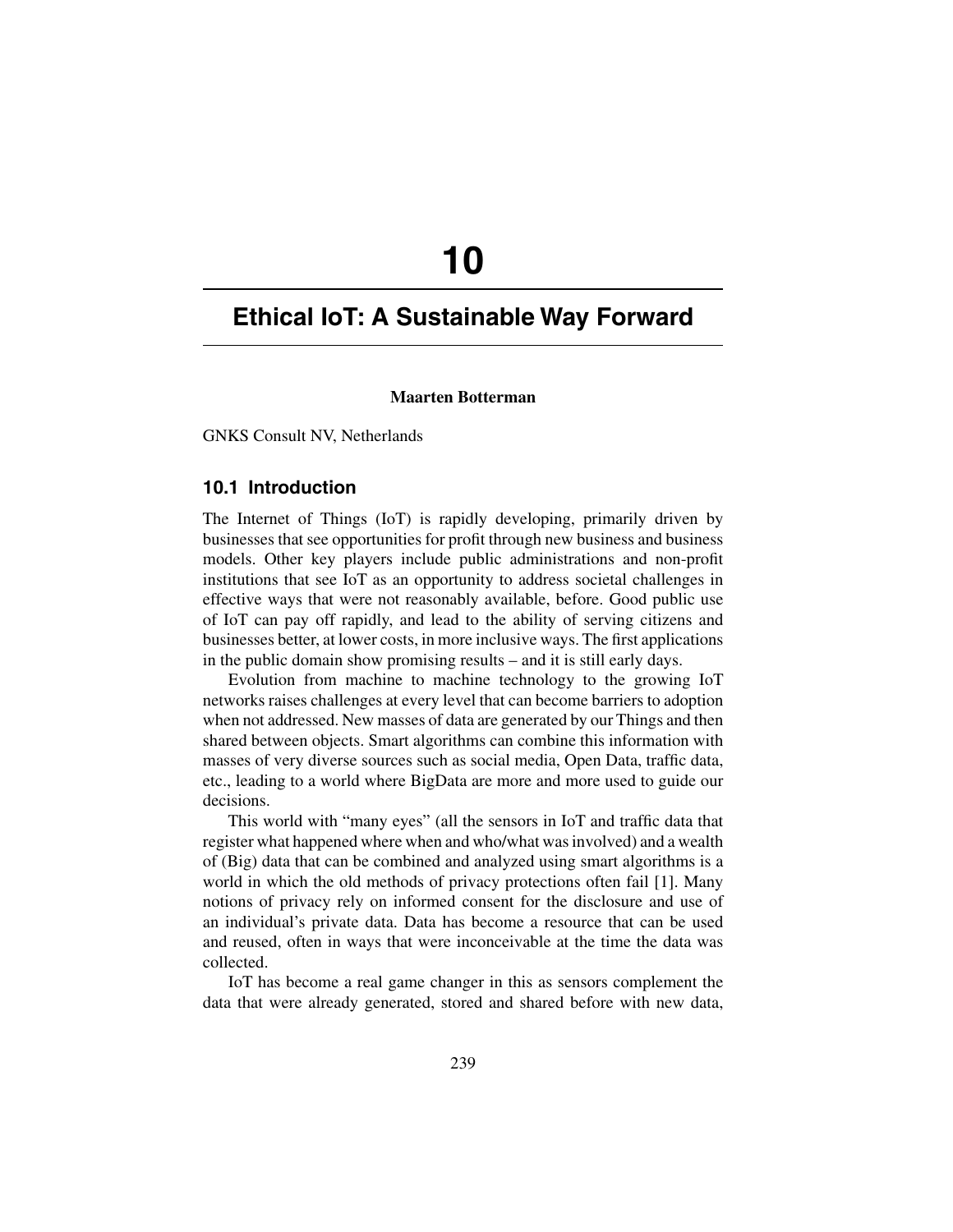

Figure 10.1 From IoT to BigData and analytics.

increasingly filling the gaps in digital representation of the (physical) world and what is happening on its surface. Not only that: IoT offers the opportunity to collect high value data – very focused on what the investing organisations want to know, and relatively well structured, as real-time as needed, and in context [2]. How do we adapt to this new reality where almost everything can eventually be captured in digital form (Section 10.2)? And what is needed most in order to create an environment that fosters positive evolution of the IoT, allowing us as businesses and society to benefit fully, without having to be afraid for the consequences (Section 10.3)? The conclusion (Section 10.4) is very much in line with the words of Commissioner Ansip: "Trust is a must".

# **10.2 From IoT to a Data Driven Economy and Society**

It is clear: in terms of pervasiveness, IoT has already contributed to the emergence of a society in which almost everything is or can be monitored. It is not new, nor can further roll-out be stopped. What is new, is the enormous amount of "Things" that are now connected to the Internet and that are collecting, storing and sharing information . . . and the further rapid growth of deployment of more "Things"[3] and the increasing ability of actors to access and analyze data generated by IoT and many other sources.

Now: whereas the levels of monitoring are very high and well beyond the imagination of George Orwell [4] in terms of what technically is possible, in Europe trust in government and society has remained at a relatively high level.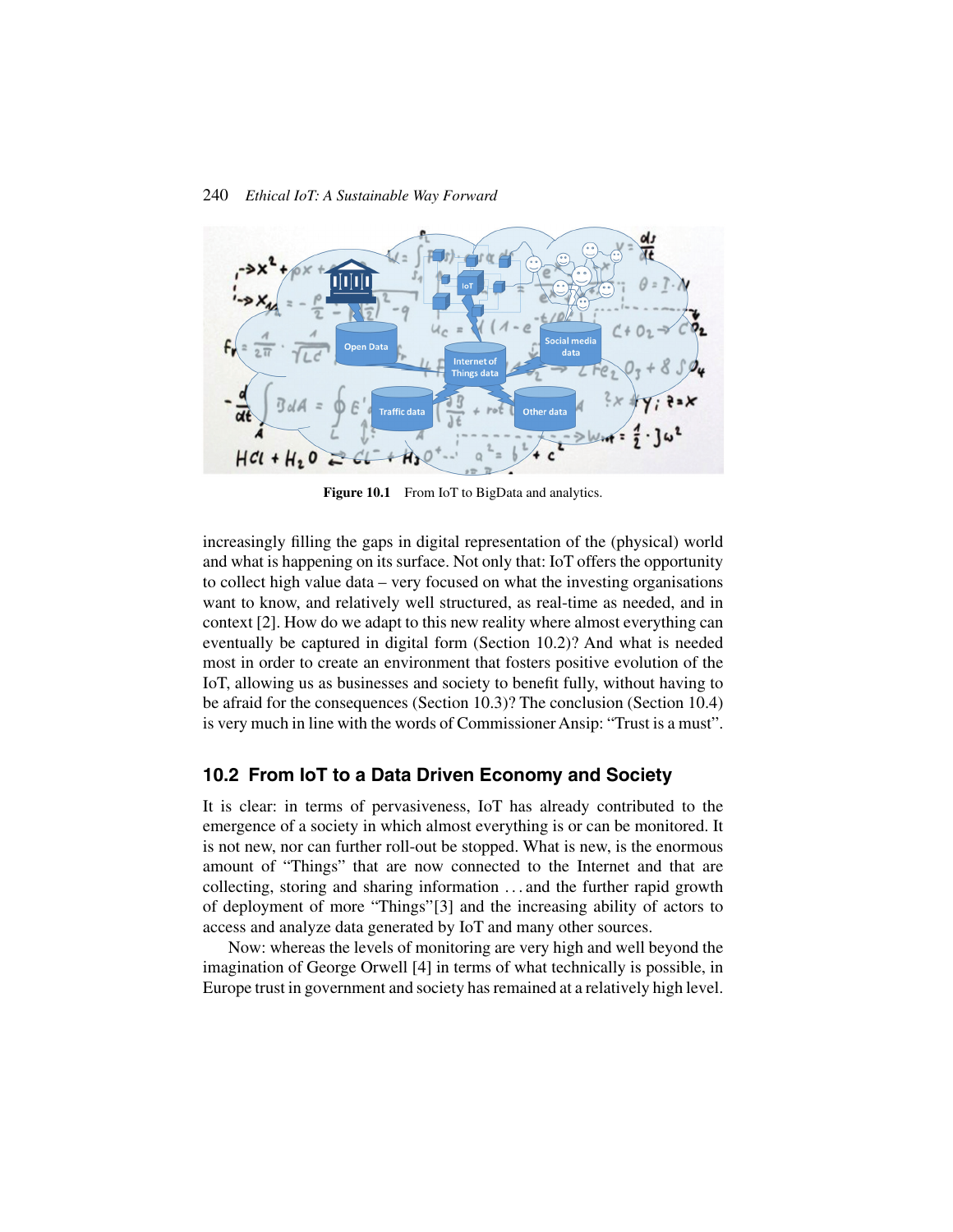When Snowden revealed, starting in June 2013, some evidence reflecting the pervasiveness of monitoring through numerous global surveillance programs [5], many of them run by the NSA (National Security Agency) and the Five  $Eyes<sup>1</sup>$  with the cooperation of telecommunication companies and European governments, this resulted in widely expressed concern and even outrage by the general public, civil society and politicians.

This led to a global discussion making clear that monitoring is a necessity, yet should be proportional, and not take place at all costs, and a balance is yet to be found. This results in a discussion that will continue to stretch over the decades to come.

Overall, it is noted also by the European Parliament that surveillance and collection of data should be proportional and justified, noting that new legislation is underway in multiple EU member states that would allow broad collection of data and tapping of internet communications: also including IoT [6].

Within this setting, the discussion in Europe about privacy and data protection is finding its way, moving from a Directive on Data protection and privacy towards European legislation that will come into full force in May 2018. The reform is to strengthen individual rights and tackle the challenges of globalisation and new technologies, and "simplify" compliance by being applicable law in all EU member states, whereas the Data protection Directive originating from 1995 was applied by national governments in similar but not always the same way.

When the original Data Protection Directive was developed and agreed in 1995, the Internet was by far not as important as today, and nobody had even mentioned the term "Internet of Things" yet. A review of the 1995 Directive in 2009, sponsored by the UK Data Privacy Authority, already noted that new developments like IoT, data mashups and data virtualization are new challenges that had to be met [7]. The reform that led to the new General Data Protection Regulation (further: GDPR) has been under way since 2011 and culminated in a Proposal to Council and Parliament by the European Commission on 25 January 2012. This proposal was approved by the European Parliament in March 2014, and has now been finalized and ratified by Parliament and Council to come into force in May 2018.

<sup>&</sup>lt;sup>1</sup>"Five Eyes", often abbreviated as "FVEY", refer to an intelligence alliance comprising Australia, Canada, New Zealand, the United Kingdom, and the United States that was formed. These countries are bound by the multilateral Agreement, a treaty for joint cooperation in signals intelligence.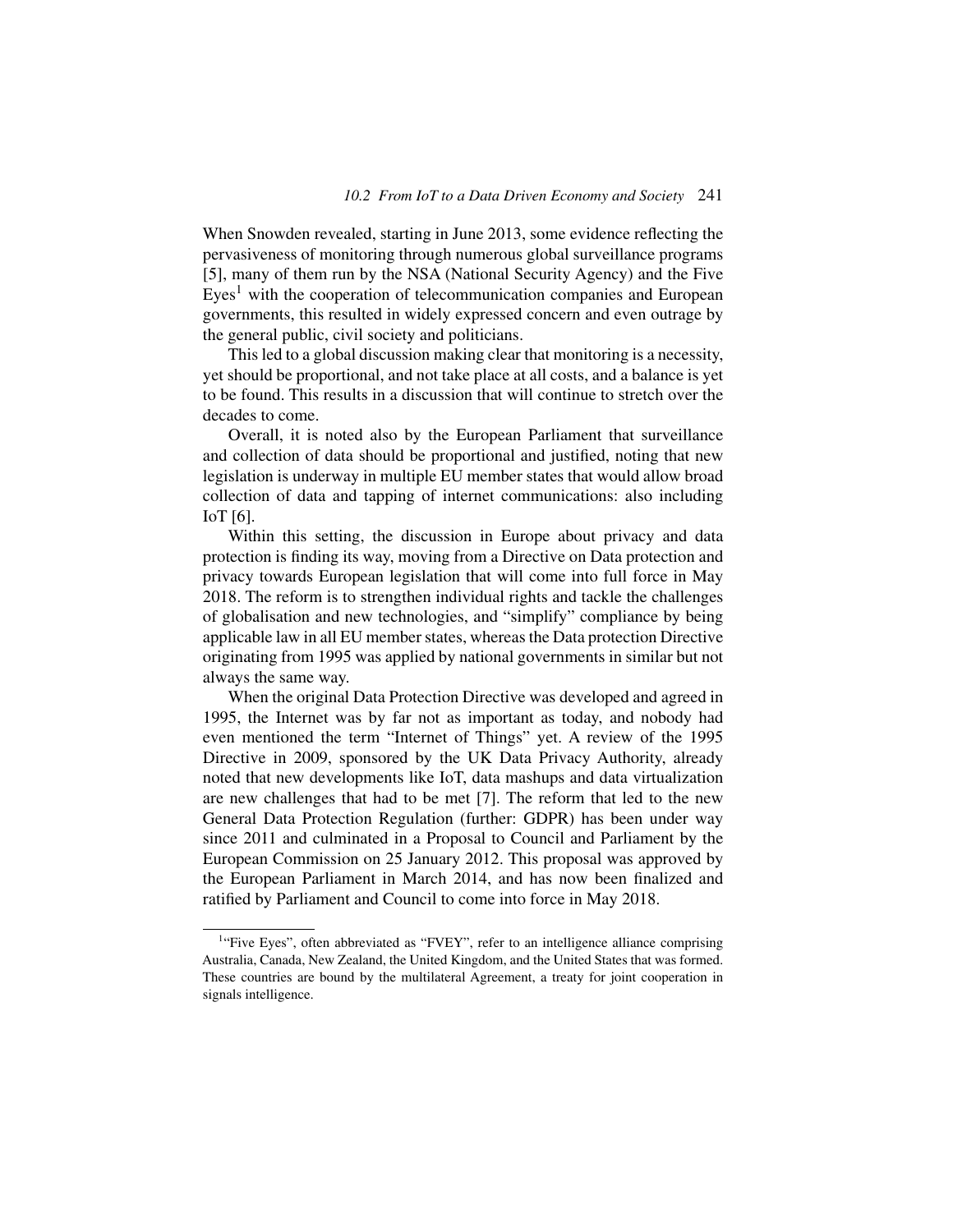With this, it should be noted that the work has not been completed. When this law was set up in outline in 2011, "BigData" was not yet an issue widely recognized, in that year new in the Gartner Emerging Technologies Hype Cycle.

Today, we know that BigData, and BigData analytics, fundamentally challenge the concept of "personal data" as through BigData analytics data that in isolation do not relate to persons often can be related to persons when combined with other data.

The 2014 Opinion from WP29<sup>2</sup> on IoT recognises the value of IoT, as well as the potential intrusions it can generate to privacy. In this Opinion, statements are made that alarmed businesses around the world now asking for guidance to the European Data Protection Supervisor, as what is suggested may put a lock on many current developments in the field.

In 2015, a Court Ruling by the European Court of Justice in the case of Maximillian Schrems versus the Irish data protection commissioner regarding the right of Facebook to transfer data to servers located in the USA under the Safe Harbour scheme further led to uncertainty about the legal situation. On 6 October 2015, the Court declared the Safe Harbour Decision invalid, as the protections under the Safe Harbour scheme provided by the US Authorities had proven to be inadequate, in particular because "*the scheme is applicable solely to the United States undertakings which adhere to it, and United States public authorities are not themselves subject to it. Furthermore, national security, public interest and law enforcement requirements of the United States prevail over the safe harbour scheme, so that United States undertakings are bound to disregard, without limitation, the protective rules laid down by that scheme where they conflict with such requirements*" and because for non-US citizens there is no opportunity to redress: "*legislation not providing for any possibility for an individual to pursue legal remedies in order to have access to personal data relating to him, or to obtain the rectification or erasure of such data, compromises the essence of the fundamental right to effective judicial protection*".3

<sup>&</sup>lt;sup>2</sup>The Article 29 Data Protection Working Party was set up under the Directive 95/46/EC of the European Parliament and of the Council of 24 October 1995 on the protection of individuals with regard to the processing of personal data and on the free movement of such data. It has advisory status and acts independently.

<sup>&</sup>lt;sup>3</sup>ECJ ruling in case C-362/14 Maximillian Schrems vs Data Protection Commissioner, 6 October 2015, http://curia.europa.eu/jcms/upload/docs/application/pdf/2015-10/ cp150117en.pdf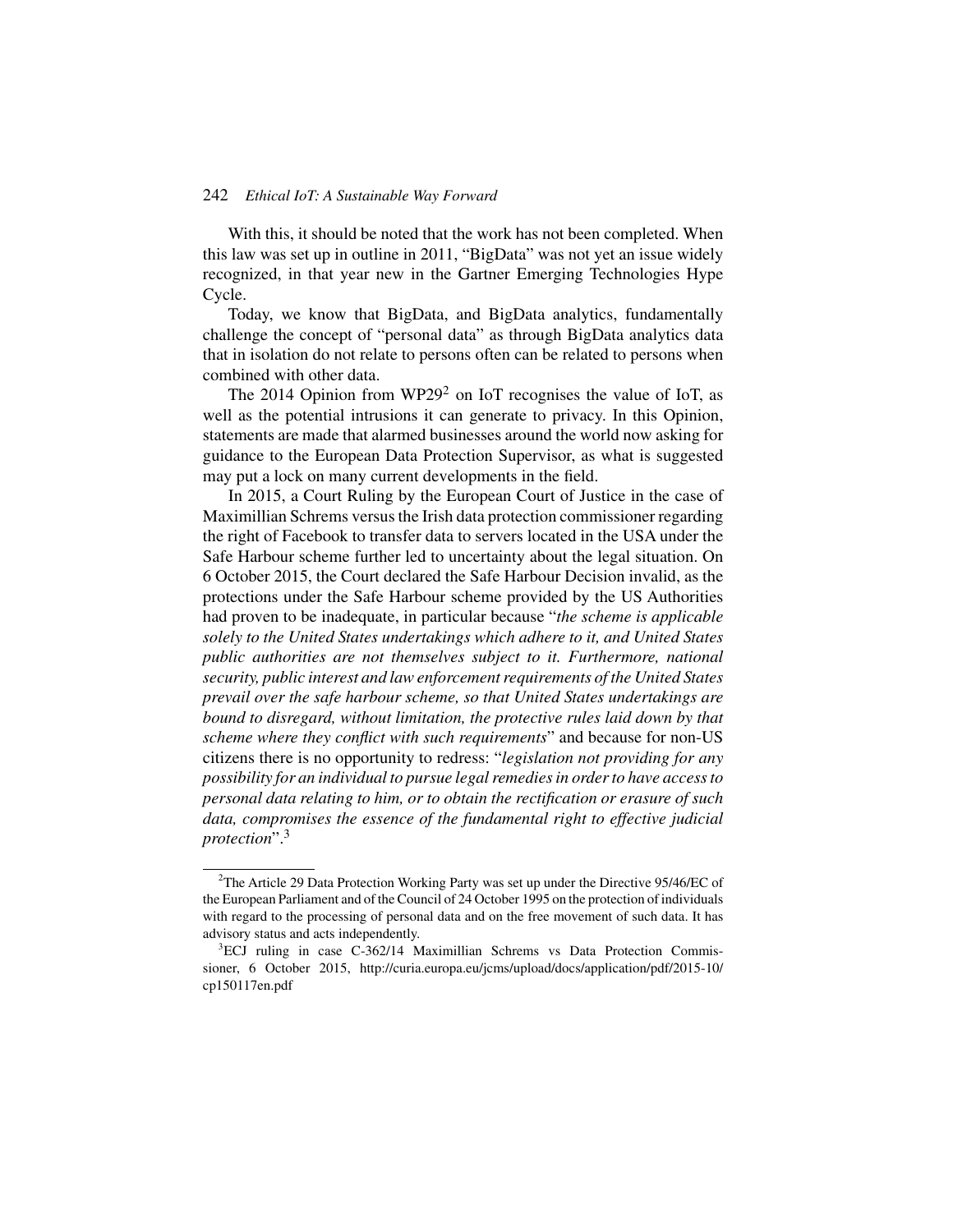Currently, IoT providers such as the globally popular "Nest" smart meters and smoke detectors, owned by Google, still refer to "Safe Harbour Agreement" protection of personal data.<sup>4</sup> Whereas Nest explicitly commits to a number of privacy measures, it should be noted that today (2015) redress is thus not possible when a European citizen considers her or his privacy right to be violated and their data are kept in database physically outside of Europe. This is also true for companies such asYounqi (health bands) and many others that collect data and store them on US servers. The measures currently proposed by the European Commission to replace "Safe Harbour", known as "Privacy Shield", have not been accepted, yet, and await an advice from WP29. Note that the EU-U.S. "Privacy Shield" imposes stronger obligations on U.S. companies to protect Europeans'personal data and requires the U.S. to monitor and enforce more robustly, and cooperate more with European Data Protection Authorities. It also includes written commitments and assurance regarding access to data by public authorities. It should also be noted that this new agreement has not been tested in Court, yet, and until this is done and ruled to be a "valid agreement" uncertainty about this new protection remains.

Businesses are looking for guidance, as BigData is a subject of interest to many, and companies around the world are looking into the opportunities offered by BigData, data generation, collection, and analytics. IoT is a major driver in this, as "connected Things" will generated endless streams of data that will be captured and used. According to the European Data Protection Supervisor Peter Hustinx [8]: "*If BigData operators want to be successful, they should . . . invest in good privacy and data protection, preferably at the design stages of their projects*".

With this, he recognises the important of "soft law" at this point [9]. Investing in good privacy and data protection should be core in the innovation, development and deployment of IoT, and probably a pre-condition for European (co-)sponsored research. A way forward could include the habit/obligation of a Privacy Impact Assessment in every stage of design of new IoT products and services.

In his published Opinion on Digital Ethics [10], the European Data Protection Supervisor (EDPS) refers to Article 1 of the EU Charter of Fundamental Rights: '*Human dignity is inviolable. It must be respected and protected*.' From that position he further explains that: "*In today's digital environment, adherence to the law is not enough; we have to consider the ethical dimension of data processing*."

<sup>4</sup> https://nest.com/legal/privacy-statement-for-nest-products-and-services/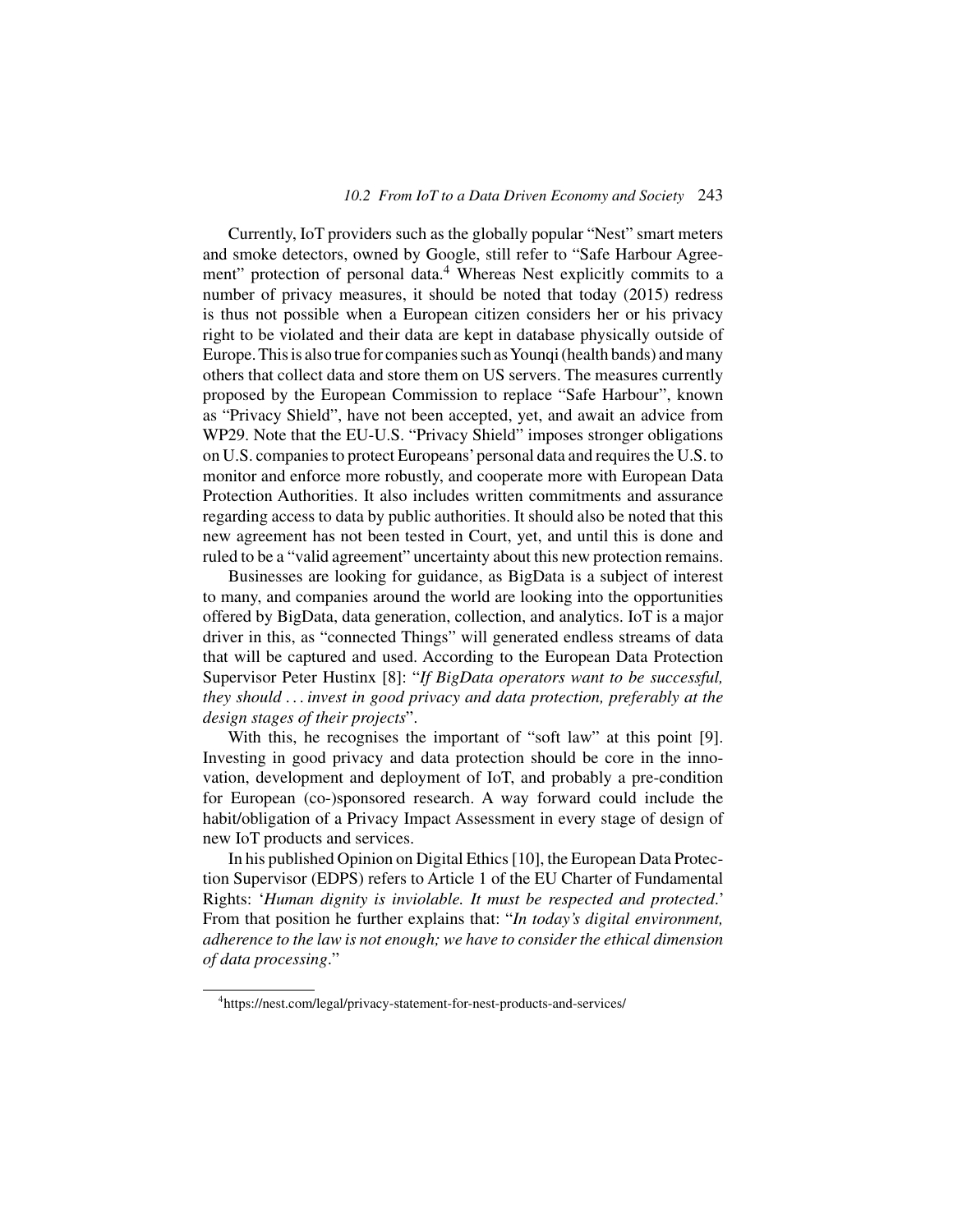It is in line with this that some projects funded by the European Commission are looking very carefully at the issue of privacy protection and the idea of limiting the amount of information available to each entity. In general, the key issue to take into account while discussing privacy has to do with the integration of information from different sources. While a single stream of data might not contain enough information to invade the privacy of the user, it is recognized that the correlation and concurrence of information at an entity can lead to privacy considerations that were unthinkable only looking at the individual sources.

While the user is ultimately responsible for the data it allows to escape in the open, a modern individual that works and lives with current technologies cannot keep up with the types and amount of information being "leaked" by applications and websites. It is, therefore, for an individual virtually impossible to design privacy policies that are permissive enough to allow for services to work, while at the same time, restrictive enough that the privacy of the user is not compromised. Any specific harm or adverse consequence is the result of data, or their analytical product, passing through the control of three distinguishable classes of actor in the value chain [11]:

- 1. Data collectors, who may collect data from clearly private realms, from ambiguous situations, or data from the "public square," where privacy – sensitive data may be latent and initially unrecognizable;
- 2. Data analyzers, who may aggregate data from many sources, and they may share data with other analyzers creating uses by bringing together algorithms and data sets in a large – scale computational environment, which may lead to individuals being profiled by data fusion or statistical inference;
- 3. Users of analyzed data generally have a commercial relationship with analyzers; creating desirable economic and social outcomes, potentially producing actual adverse consequences or harms, when such occur.

As the complexity increases through technology, we will depend on technology to deal with it. It is crucial that automated and self-configuring solutions are offered that analyze the type and amount of information given away for a specific user and configure the appropriate number of policies to ensure that the level of security and privacy desired by the user is kept untouched. This goes beyond mere regulatory actions and requires robust and flexible technology solutions that work under very different conditions, and that are backed by legislation to ensure that abuse of technologies or data is subject to redress and legal action.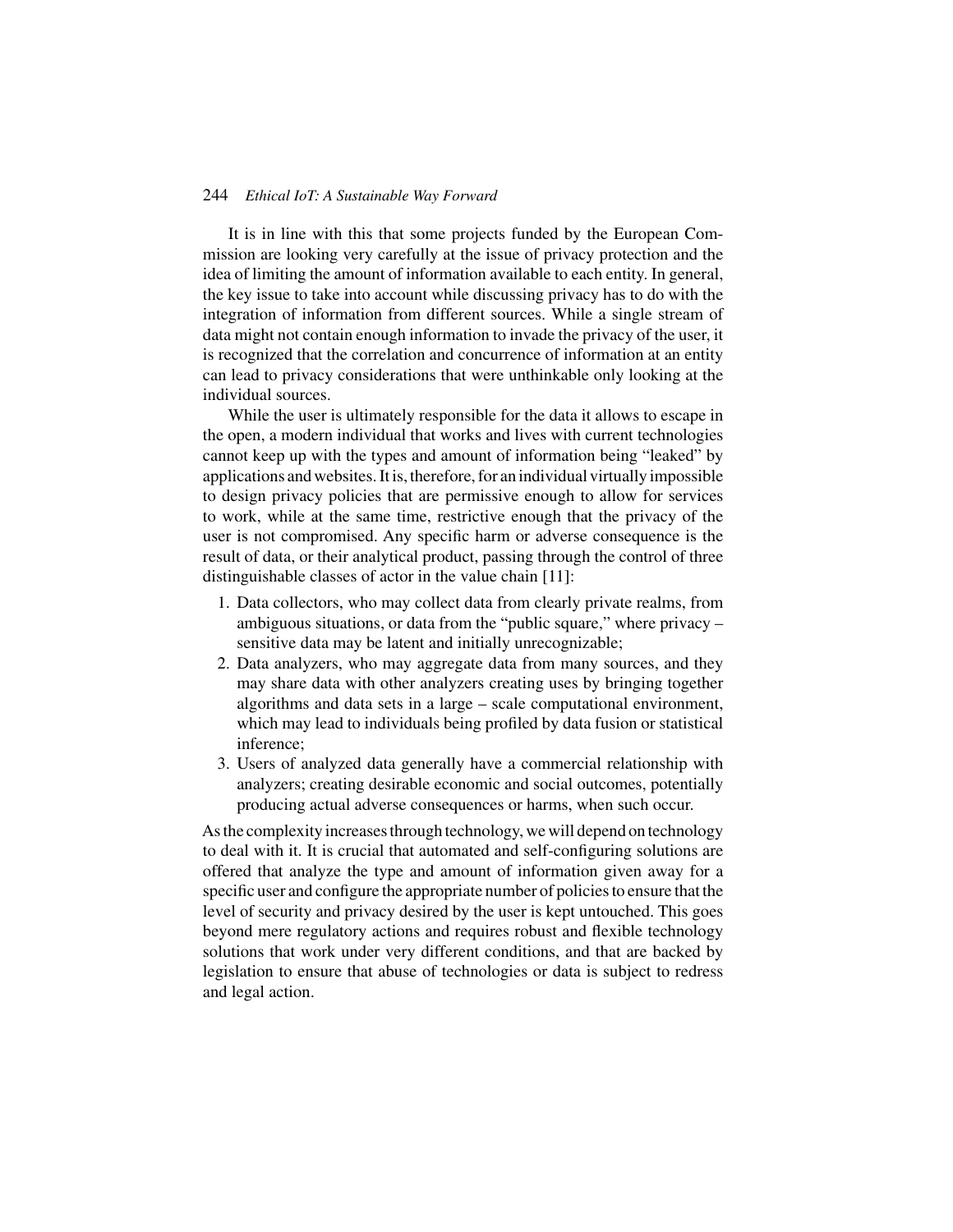# **10.3 Way Forward with IoT**

The Internet of Things and its underlying data streams shape an important part of that transformation by collecting and sharing data from a rapidly increasing amount of objects that are digitally connected in our lives, ranging from our cars to smart TVs, smart homes to smart cities, as well as natural disaster warning systems and air quality sensors network.

Drivers for IoT introduction include the need to address societal challenges in efficient ways, and to grab business opportunities that often come with new business models. There is no way back: the "promises" of IoT make further development unstoppable. Data generated and shared by objects connected through the Internet, combinable using smart algorithms, lead to a world in which privacy is getting a new meaning and where good security is more important than ever. IoT, in combination with BigData and data analytics in particular as an enabler of high quality real-time data provider, has become a real game changer.

Governments at all levels are confronted with this, and need to find responses, soon. Societal challenges need to be dealt with effectively, using less money and relying more on active participation of citizens and businesses, yet this cannot go at cost of a society we want in terms of trust.

IoT is currently mainly driven by business opportunity considerations and technology push, yet it is clear that people are waking up and become concerned on where this takes us. Consumers and citizens have to become involved in developing a "future we want" in which there is "respect for human dignity" as well as individual choice.

During meetings within the European IoT and Future Internet research community and the recently launched public private partnership *Alliance for Internet Of Things Innovation* (AIOTI), and in global forums such as the Internet Governance Forum's *Dynamic Coalition of the Internet of Things* (IGF DC IoT) and EuroDIG, these issues have been at the center of a dialogue between public, private, and civil sector stakeholders. There is an ongoing need to protect the public interest as well as to create space for innovation and experimentation using IoT products and services within the current and developing legal frameworks. To find this balance requires the active, well informed involvement of public authorities.

IoT can be used for many different things in many different ways, and practical experimentation in an ecosystem in which all stakeholders are involved will help understand the impacts of the IoT more profoundly than its technological specifications alone. In order to be "trusted" by its users, IoT will need to offer: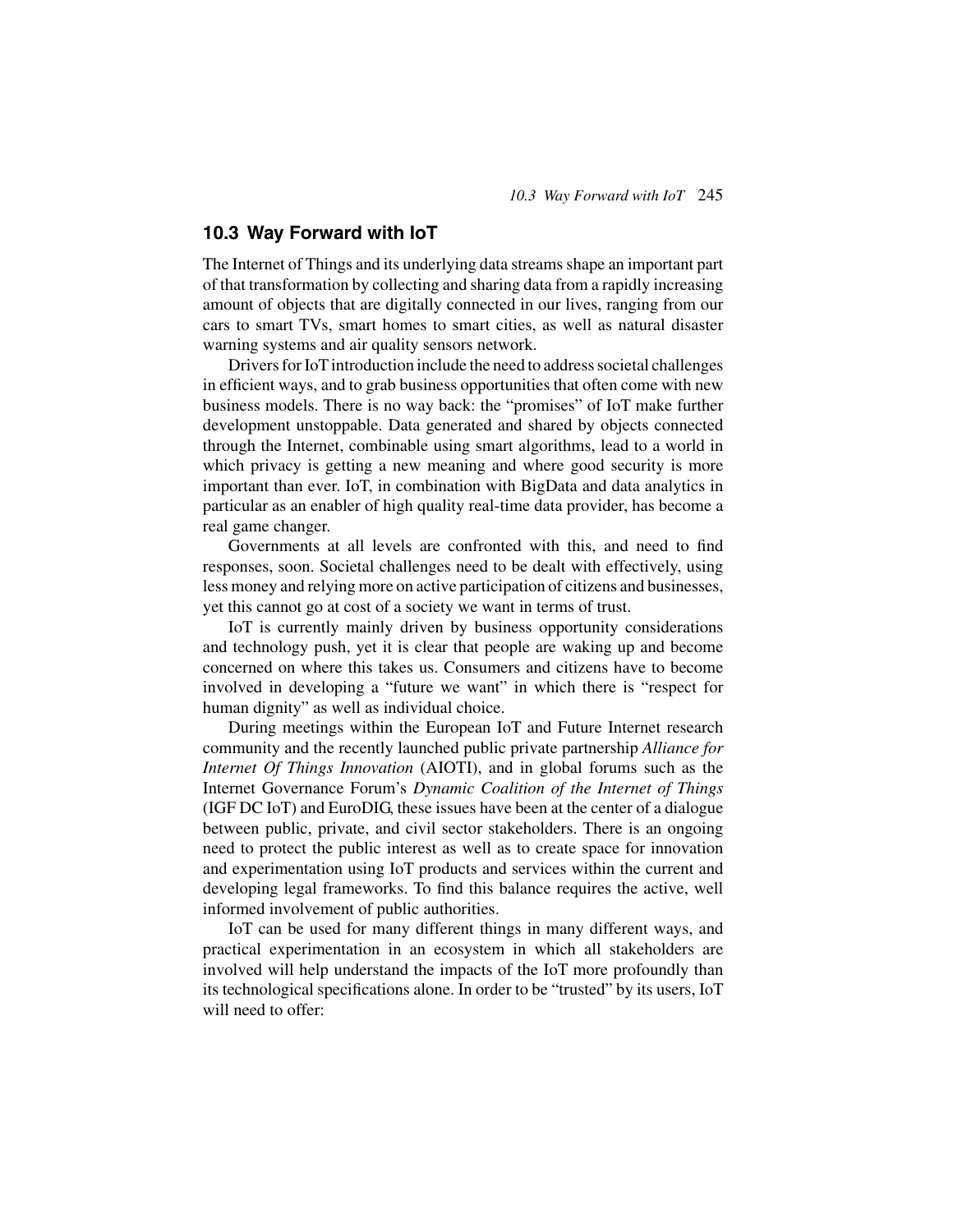- Meaningful transparency what is happening;
- Clear accountability who takes responsibility;
- Real choice "all or nothing" is not good enough.

Dialogues at global level have led to the insight that IoT needs to "go ethical". What this means exactly, and how it can work is still to be determined, with all stakeholders around the table. One thing is clear: we cannot continue to count on "adherence to the law". A good first step has been made with the draft declaration by the *2015 IGF Dynamic Coalition on Internet of Things Good Practices Policies* which can be found on the website of the IGF.5

# **10.4 Conclusions**

It is clear that IoT and BigData have changed our ability to protect data to be related to individuals. At the same time, this doesn't mean we should give up on the right to privacy. To quote the EDPS: "*there are deeper questions as to the impact of trends in data driven society on dignity, individual freedom and the functioning of democracy*." And to quote the US President's Council of Advisors on Science and Technology [11]: "policy focus primarily on whether specific uses of information about people affect privacy adversely. It also recommends that policy focus on outcomes, on the "what" rather than the "how," to avoid becoming obsolete as technology advances. The policy framework should accelerate the development and commercialization of technologies that can help to contain adverse impacts on privacy, including research into new technological options. By using technology more effectively, the Nation [USA] can lead internationally in making the most of BigData's benefits while limiting the concerns it poses for privacy."

As Commissioner Ansip stated in his speech (spoken word) during the Net Futures conference in Brussels on 20 April 2016: "Trust is a must" for whatever we do on our way forward.

No stakeholder can do this alone. Businesses need to invest, governments need to protect the public interest which includes protection, ensuring redress and choice, the technical community needs to design and develop new and better approaches, and users need to be aware and "steer" investments and developments through conscious use.

Time to make technology work for us in a way that people can trust these technologies is now. Let's make sure we reflect our awareness of and

<sup>&</sup>lt;sup>5</sup>http://review.intgovforum.org/igf-2015/dynamic-coalitions/dynamic-coalition-on-theinternet-of-things-dc-iot-4/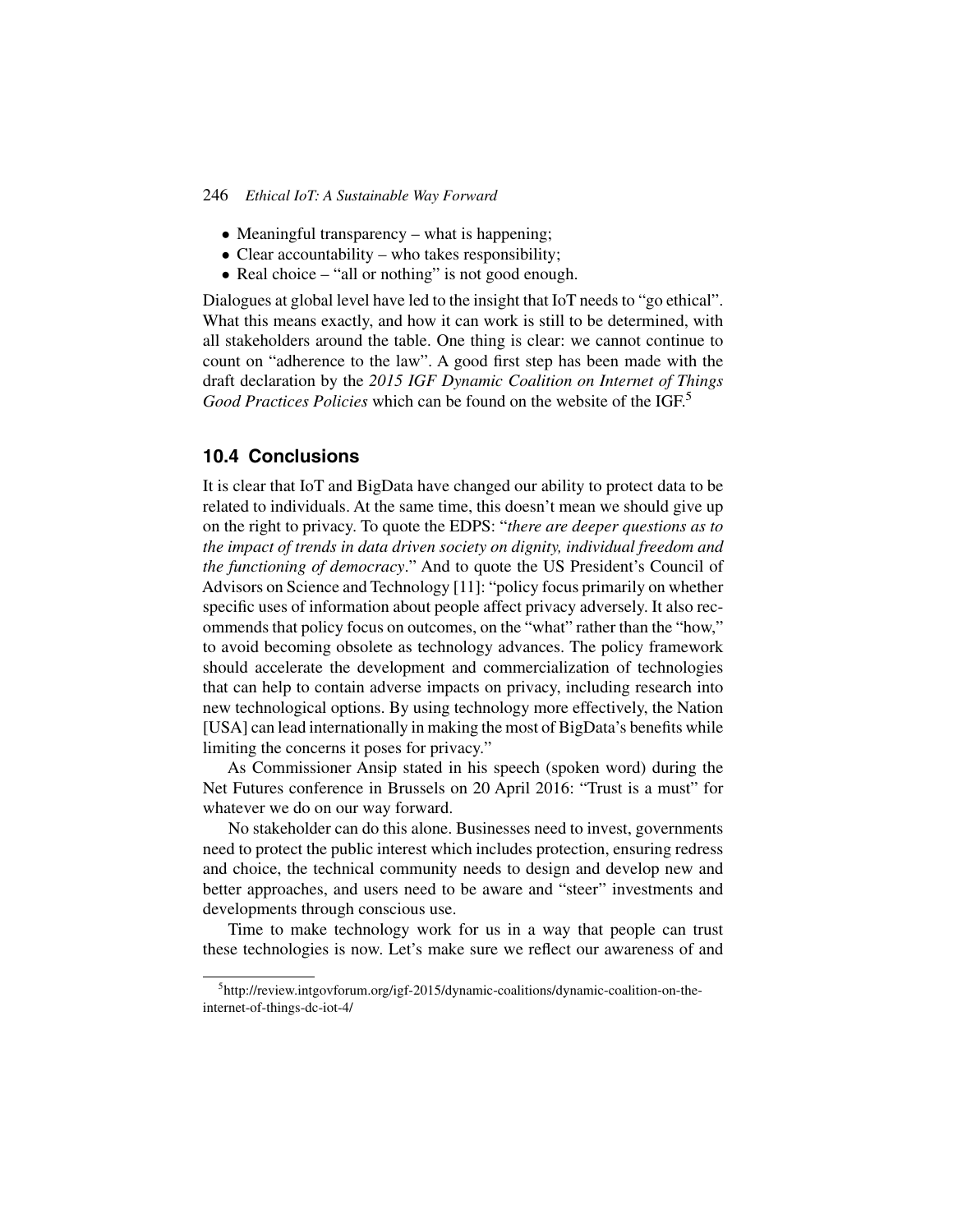commitment to this ethical side in every step we do when developing and deploying new technologies and services that collect, store, share, protect and act on data.

For those of us who have read Asimov's book "*I, Robot*" [12]: remember the Three Laws of Robotics which in fact could relate to all intelligence developed, and apply them to whatever connected intelligence you work on – no harm to be done to people. Indeed, Isaac Asimov, describes the three laws that set the way forward for robots: 1st Law: A robot may not injure a human being or, through inaction, allow a human being to come to harm; 2nd Law: A robot must obey the orders given it by human beings except where such orders would conflict with the First Law; 3rd Law: A robot must protect its own existence as long as such protection does not conflict with the First or Second Laws.

# **References**

- [1] Helen Rebecca Schindler, Jonathan Cave, Neil Robinson, Veronika Horvath, Petal Jean Hackett, Salil Gunashekar, Maarten Botterman, Simon Forge, Hans Graux. *Europe's policy options for a dynamic and trustworthy development of the Internet of Things*. Report for the European Commission under SMART 2012/0053. June 2013.
- [2] Tableau Software. *Top 8 Big Data trends for 2016*. Report.
- [3] Maarten Botterman. *Opening towards a new reality*. Policy paper on IoT Future Technologies for the European Commission DG CONNECT. Rotterdam, April 2015.
- [4] George Orwell. 1984. *Secker and Warburg*. June 1949.
- [5] Glenn Greenwald, Ewen MacAskill and Laura Poitras.*Edward Snowden: the whistleblower behind the NSA surveillance revelations*. the Guardian, June 2013, http://www.theguardian.com/world/2013/jun/09/edwardsnowden-nsa-whistleblower-surveillance.
- [6] NielsMuiznieks*. Europe is Spying on you*. NYTimes http://www.nytimes. com/2015/10/28/opinion/europe-is-spying-on-you-mass-surveillance. html? $r=0$ . October 2015.
- [7] Neil Robinson, Hans Graux, Maarten Botterman & Lorenzo Valeri. *Review of the EU Data Protection Directive*. prepared for the Information Commissioner's Office, TR-710-ICO. Cambridge, May 2009.
- [8] Mark Say. *Big data needs big guidance.* Financial Times. Retrieved http://www.ft.com/cms/s/0/fab4bae8-7f88-11e4-86ee-00144feabdc0. html#axzz3O8I1GAvc on 2015.01.07, December 2014.